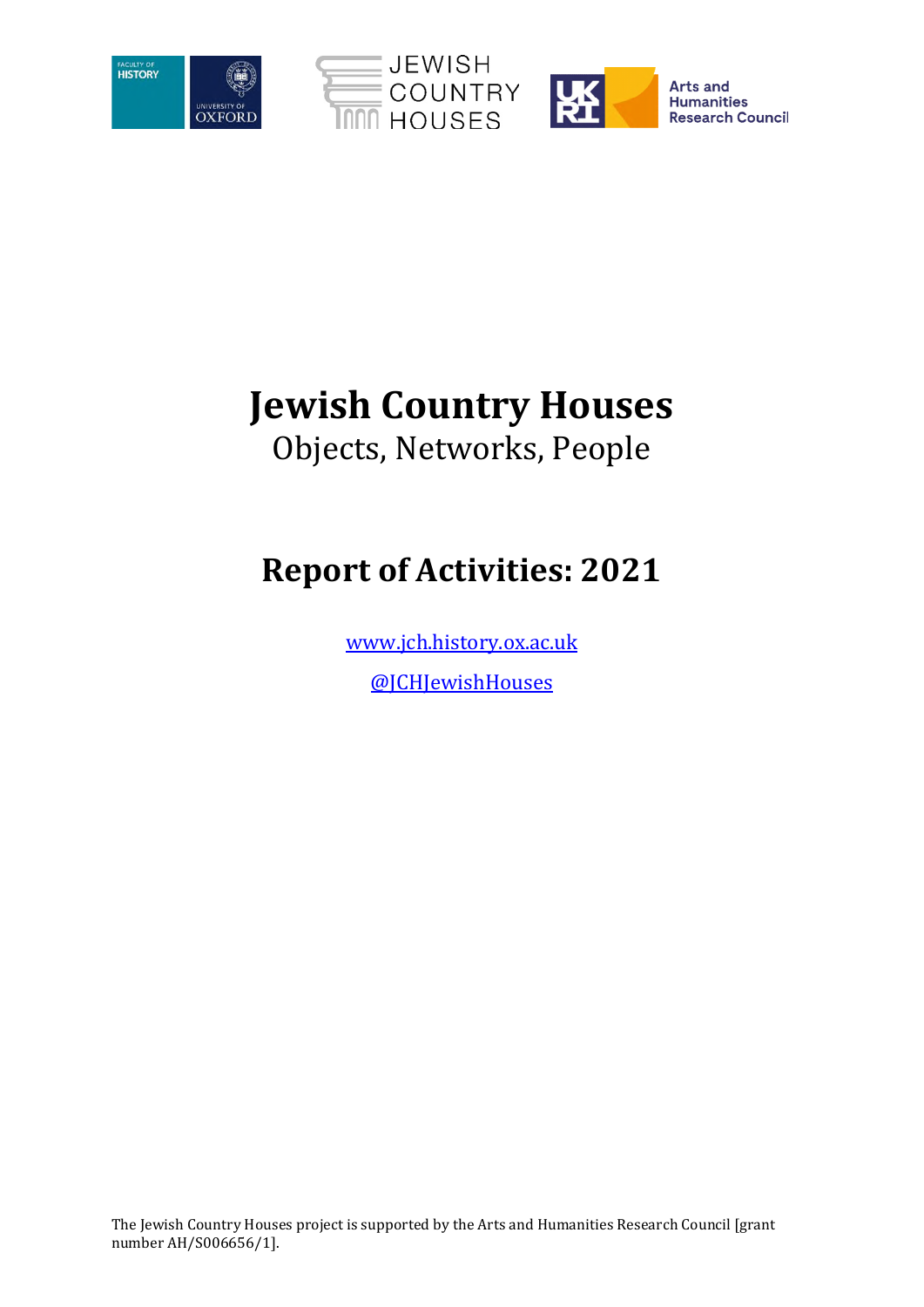## **Overview**

2021 has been another action-packed year for the Jewish Country Houses project. Halfway through our AHRC funding, we are well on the way to achieving key outputs: a digital exhibition on "The Unexpected Jewish Past of Strawberry Hill House" is now online; Phase I of our "Palaces, Villas and Country Houses" route has been integrated into the Council of Europe accredited "European Routes of Jewish Culture"; the mobile JCH exhibition is entering the final design stage; and we can now confirm that our flagship book project, *Jewish Country Houses,* will be published by Profile Books/National Trust in the UK, and by Brandeis University Press in the US.

It is exciting to see this work generating publicity for the project: Abigail spoke to Radio 4 *Sunday* about our work with Historic England; the *Times of Israel* published a feature-length article on the JCH route in September; and the Germanlanguage magazine *Aufbau* is currently finalising an entire issue devoted to the project, which will appear early in 2022.



Above: the online heritage route in partnership with the AEPJ

Project research is now well underway, with some exciting publications in the pipeline. In 2022, a special issue of the *Journal of the History of Collections*, edited by Tom Stammers and John Hilary, will showcase some of the work now emerging through the Collecting Culture strand of the

project. A special issue of the *Journal of Modern Jewish Studies* edited by Jaclyn Granick and Abigail Green, also scheduled for 2022, initiates the work of the Politics and Philanthropy strand, with a particular focus on gender. As our work progresses, the potential for cross-fertilisation between these different strands is becoming clearer, and new avenues for research such as hunting have begun to emerge.

Ultimately, however, the great strength of the Jewish Country Houses project lies in the dynamic interaction between university researchers and the heritage sector. Here the pandemic continues to pose significant challenges, but we are working hard to renew our collaboration with key heritage partners and a JCH visit to Berlin in early November underlined the benefits of doing this in person. We have now held one major conference (on Jewish Dealers and the European Art Market) virtually, but we remain focused on trying to hold future project events in situ.

## **Funding**

A further generous donation from the Martin J. Gross Family Foundation towards our flagship book publication *Jewish Country Houses* (eds. Juliet Carey and Abigail Green) has enabled us to secure publishers in both the UK and the US. We are enormously grateful to the Foundation for their enthusiastic support of this project, and on-going commitment to it.

As in previous years we were able to supplement AHRC funding within Oxford through: (1) a University of Oxford Knowledge-Exchange Seed Grant (£3,985.00) to support "Teaching the Holocaust through the Jewish Country House" in partnership with the Holocaust Educational Trust and J-Trails and (2) a University of Oxford Knowledge-Exchange Innovation Fund Grant (£5,000) in partnership with urKultur for "Artists to Fill the Gap: Commemorating Walter Rathenau in a Jewish Country House". We are now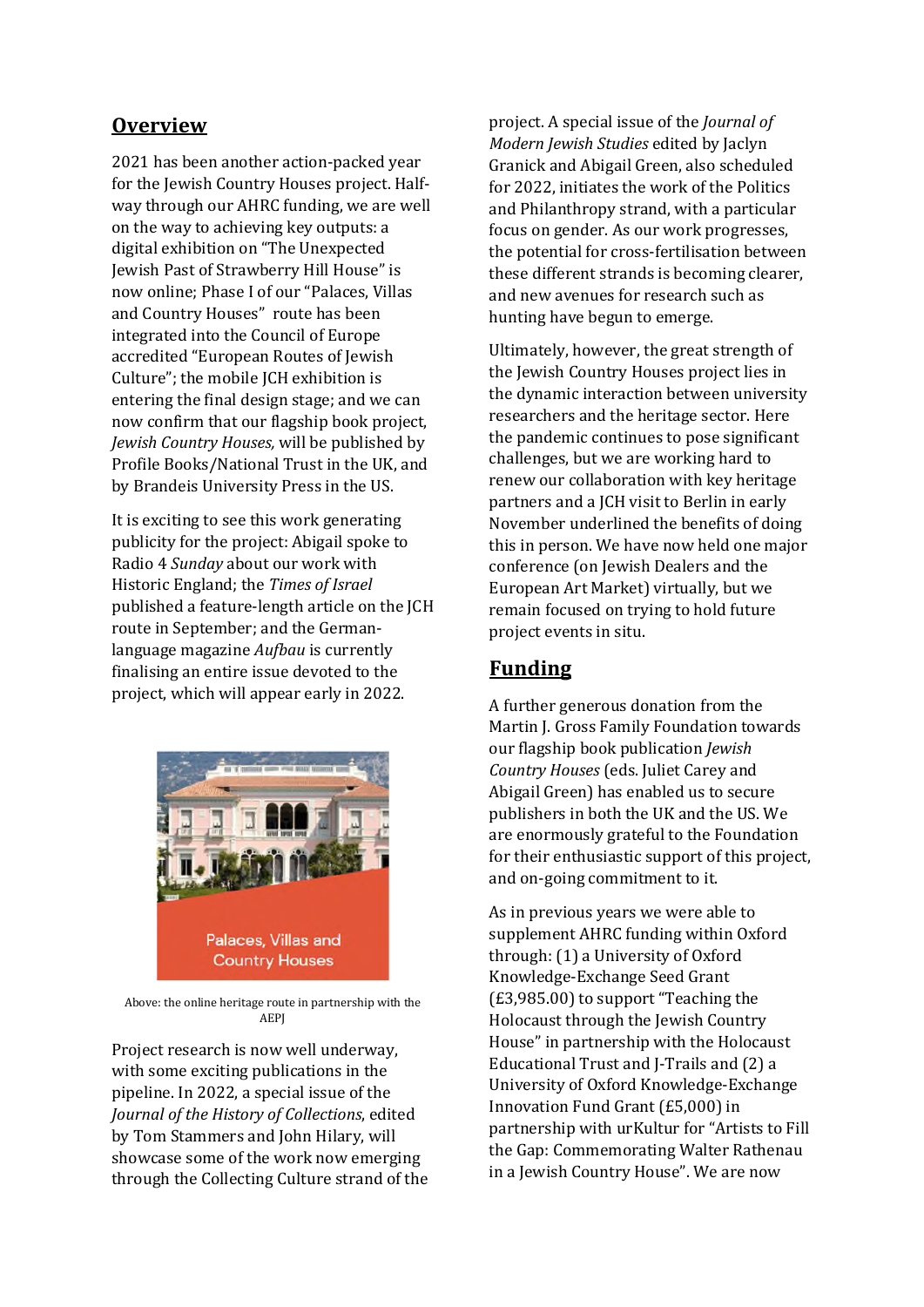seeking additional funding for this collaboration, which will focus on an artistic intervention at Schloss Freienwalde near Berlin.

An award from the Claims Conference has now been confirmed. This grant - for "Teaching the Holocaust through the Jewish Country House" - will support (1) an event in Brno currently scheduled for March 2023 entitled "The Jewish Country House and the Holocaust in History and Memory", which did not form part of our original AHRC funded programme of events (2) volunteer training in UK properties and (3) additional administrative support over an 18-month period.

Once again, project researchers have made 3 further successful applications for AHRC Collaborative Doctoral Award funding: (1) *Jewish Subjectivity and Material Selffashioning: Ferdinand de Rothschild's Waddesdon Manor* (Oxford/Waddesdon) (2) *Private actors, public memory and provenance research: Contextualising the Liebermann-Villa Berlin* (Oxford/ Liebermann-Villa, currently being advertised) and (3) *Setting the Holocaust in Context: British Jewish Humanitarianism in the 20th century* (Cardiff/Holocaust Educational Trust, currently being advertised).

## **Research**

This was the second full year of our AHRC funded research project.

As PI, *Abigail Green*'s efforts have focused on editing our flagship book project with Juliet Carey; on finalising the content of the Mobile Exhibition in collaboration with *Marcus Roberts* (J-Trails) and *Tate Greenhalgh* (NT); on supervising a pilot teacher-training project in partnership with the Holocaust Educational Trust; and on developing the 'Palaces, Villas and Country Houses' route, with the support of project administrator *Briony Truscott*.

Abigail has been working collaboratively with *Marcus Roberts* (J-Trails) on the question of land, aristocratic status and Jewish emancipation in Britain. Together they presented "A Jewish Landed Interest?" at an online workshop entitled *The British Aristocracy in the Modern World*, organised by Christopher Ridgeway and Miles Taylor at the Humboldt University in Berlin.

Abigail has also been working on Vera Salomons. A co-authored article on Vera Salomons and the Kotel is now forthcoming (see Publications). Together with Chris Jones, she has also written an entry on Vera for the Jewish Women's Archive. She continues to produce book reviews and shorter pieces related to the project.

Abigail and Co-I *Tom Stammers* have been working collaboratively on several projects. Together they are developing a journal article provisionally entitled "Hunting with Dogs: a Jewish Past-time", which they presented to "Hunting and the Country House", an interdisciplinary research seminar organised through the Encounter Network. This is an under-studied area, which is central to our topic, and we are keen to work it up into a publication.

Additionally, Abigail and Tom have delivered joint research presentations on 'Jewish Country Houses, Collections and National Memory' to the Oxford Jewish Congregation, Eberhard Karls Universität Tübingen, the Association of Jewish Refugees, Belmont Synagogue, the Oxford branch of the National Trust, and the B'nai B'rith UK Jewish Heritage Days.

This year *Tom Stammers* began planning for the book that he intends to work on during his research leave in 2022-23. It will be focused on the cultural lives of the Cousinhood, looking at major Jewish families in early twentieth-century Britain, including the Monds, the Samuels and the Montagus. He has begun identifying relevant material in public and private ownership, and making contacts with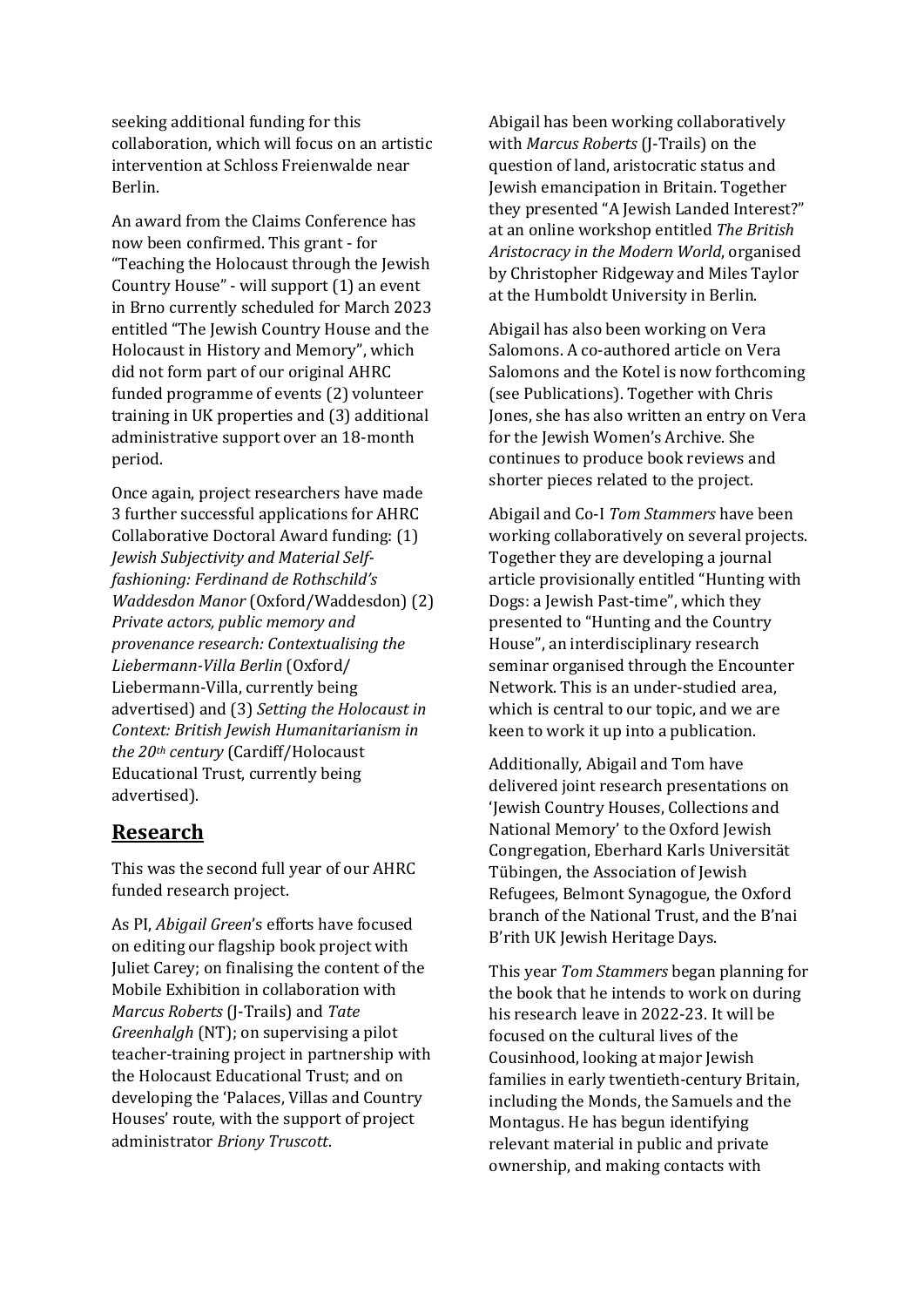relevant libraries, archives, houses and museums.

Tom also co-edited a *Journal of the History of Collections* special issue with John Hilary (see Publications), and contributed an article on the Monds. The issue includes eight contributions from scholars affiliated to the project in Britain and in Europe, dealing with diverse Jewish collectors like the Kann brothers, Felix Bamberger, Ernest Cassel and the Sterns of Strawberry Hill (from Silvia Davoli). It is due to appear in the first few months of 2022.

During the year, he was asked to present his research in several national and international settings, including a lecture on Jewish collectors for a course run by the Victoria & Albert Museum Academy, and a keynote on the Mond family for the conference 'Collection, Modernism and Social Identity' organised by the Polish Academy of Sciences in Berlin in September.

He organised a panel on 'Jewish Visual Culture in Modern Europe (1840-1940)' as part of the Association for Art History in April 2021. It featured five papers and attracted substantial discussion, including two offers from publishers to help convert the papers into a published volume.

At Durham University, Tom Stammers coorganised a lecture series on 'Race, Religion and Difference in the Nineteenth Century' with David Feldman (Birkbeck) and Ella Dzelzainis (Newcastle) which has featured papers on Jewish topics.

Co-I *Jaclyn Granick* formally started her AHRC funded work on the project in September 2021. One of her first tasks is to finish editing and writing the introduction for the Special Issue in the Journal of Modern Jewish Studies on "Gendering Jewish Inter/Nationalism" which now has a JCH component, and she is leading the organising of the Jewish Business Dynasties conference. She was also awarded funding to supervise a collaborative doctoral award PhD student on the subject of British Jewish humanitarianism in the 20th century, which will centrally include the Holocaust and the role of Jewish country houses and families. She gave a new paper in October launching the Jewish Philanthropy Research Initiative seminar of Temple University's Feinstein Centre and University of Pennsylvania's Katz Center in which she introduced the Jewish Country House project to this research group.

Project Researcher *Silvia Davoli* has been developing the Italian dimension of the project. Working in collaboration with Luisa Levi d'Ancona, plans are in development to further develop the Italian case study: in particular, to publish a book on the Italian Jewish Country Houses and to organise two conferences, one on Jews, Liberalism, and the Land at the Villa Montesca in 2023 and one in Rome, at the Museo Ebraico the same year, on Jewish collectors of classical and non-classical archeology.

Silvia has recently completed an essay on the Stern family for the forthcoming special issue dedicated to German Jewish collectors in England edited by Dr Stammers for the Journal of the History of Collections. While searching for the article, she found new material on Ernesta Hirschel Stern held by a family member. These are new photographic materials this time relating to Ernesta's mother, Clementina de Minerbi, and the Hireschel de Minerbi's country house at Precenicco in Friuli Venezia Giulia; a photographic memoir on the Empress Eugenie and albums of Parisian portraits drawn by Ernesta, an amateur artist as well as a photographer.

 The exhibition 'The Unexpected Jewish Past of Strawberry Hill', for the European Days of Jewish Culture continues to be available [online](https://www.strawberryhillhouse.org.uk/the-unexpected-jewish-past-of-strawberry-hill-house/) on the Strawberry Hill House & Garden museum's website. Concomitantly Dr Davoli has also organized a small infocus exhibition set up in the Holbein Chamber at Strawberry Hill on John Braham, Lady Waldegrave's father.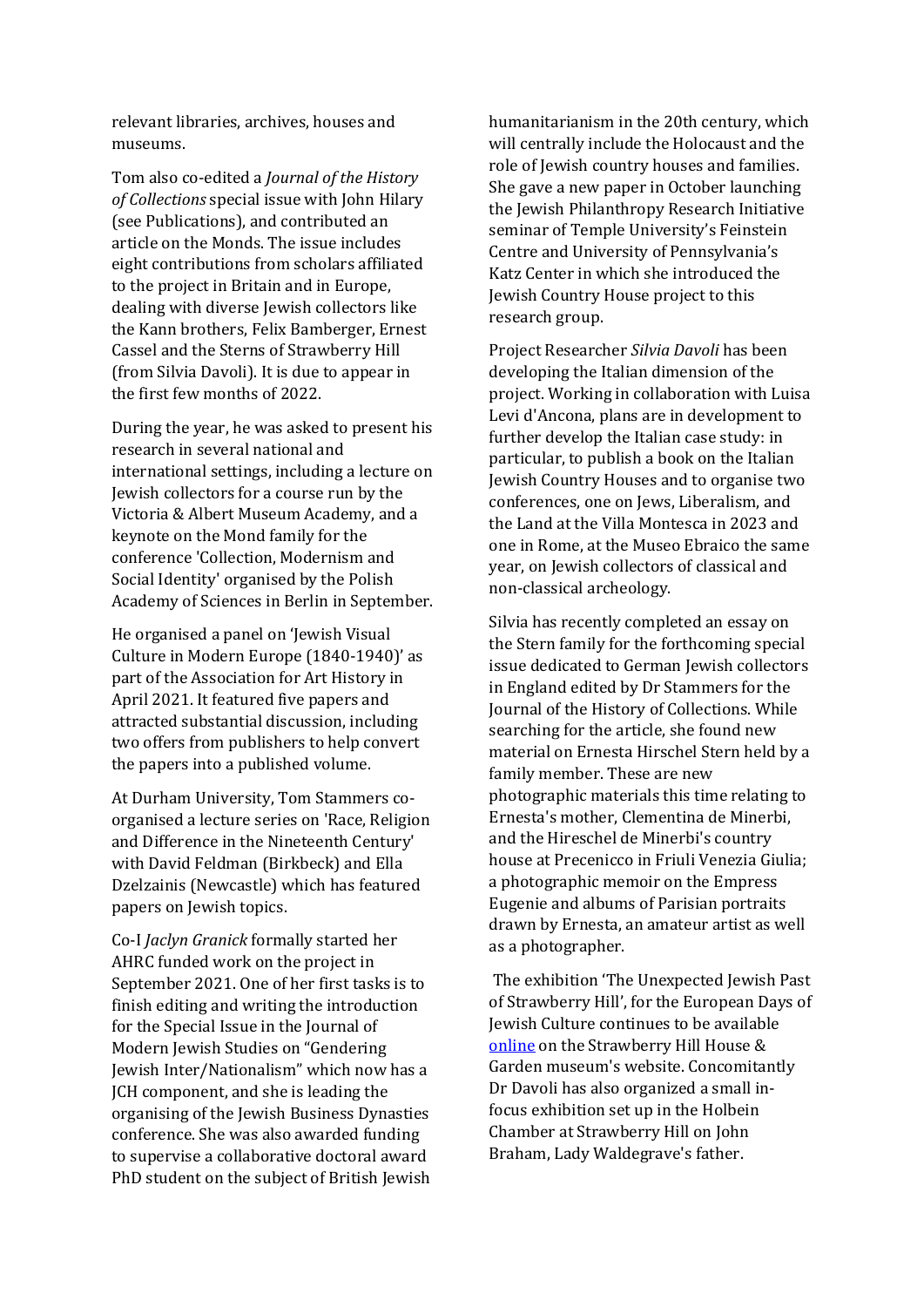As archives began to reopen, Dr Davoli was able to resume her visits to the archives in Paris (College de France and BNF) and Cambridge (The Churchill Archives Centre) and to collect new primary sources on Leitner.

*Juliet Carey* published an article on the project for Royal Oa[k journal](https://www.royal-oak.org/the-jewish-country-house-project/) with a related report on their website. With Abigail Green she finalised arrangements with our publishers, Profile and Brandeis University Press, and began the process of editing the case study chapters for *Jewish Country Houses*. Juliet also scoped the archival sources that she will consult from January 2022 in preparation for her own chapter for the JCH book.

#### Affiliated Researchers

We have now gathered a small group of affiliated researchers: *Dr. Sasha Goldstein-Sabbah*, now Assistant Professor in Middle Eastern Studies at the University of Groningen has been working on a mapping project*; John Hilary* has published *From Refugees to Royalty: the remarkable story of the Messel family of Nymans* and worked with Tom Stammers on the 'Bildung beyond Borders' special issue, co-writing the introduction and contributing an article on the Hirsch collections; *Dr. Alice Legé* is working on a case study chapter for *Jewish Country Houses*; *Dr. Luisa Levi d'Ancona Modena* is working with Silva Davoli on the Italian dimension of the project, writing a case study chapter*,* and has contributed articles to both the "Bildung beyond Borders" and "Gendering Jewish Inter/Nationalism" special issues; *Dr. Mia Kuritzén Löwengart* (Uppsala University) has begun to develop a Swedish dimension to the project, building on the research project she is leading on "Jewish Economic Activity and Stockholm's Transformation into a Modern Capital, 1860s-1920s".

#### Supporting the Work of Doctoral Students

The JCH project now acts as a focus for a small group of doctoral students: *Cynthia* *Cheloff*, now entering her 3rd year; *Colette Bellingham-Kennedy* (AHRC-funded CDA at Waddesdon) and *Isobel Muir* (AHRC-funded CDA at the National Gallery) now entering their second year; and *Sietske van der Veen* (Utrecht) who will be visiting Oxford as an affiliated student next year.

*Friederike Schwelle* has begun her PhD at Durham under the supervision of Tom Stammers, and is currently applying for funding with the support of the Egyptian Exploration Society, which has substantial archives and collections.

In addition, Abigail Green and Tom Stammers worked with Oliver Cox (Oxford), Ewald Frie (Tübingen) and Daniel Menning (Tübingen) to organise and lead a series of research workshops for graduate students/ECRs based at the Universities of Durham, Tübingen and Oxford entitled *Historic Houses in European Context*.

## **Project Events**



Tom Stammers and Silvia Davoli organised two workshops related to 'Jewish Dealers and the European Art Market (1850-1930)'. These workshops took place online and were divided between September and December, with a mixture of closed panels and keynotes that were streamed to a bigger audience. The December event was prefaced by a series of public online talks organised in association with London Art Week over three nights: Charles Dellheim presented his new book 'Belonging and Betrayal' on Jewish dealers, Jean Strouse discussed her work on the Wertheimer family's portraits by John Singer Sargent, and there was a roundtable on the heritage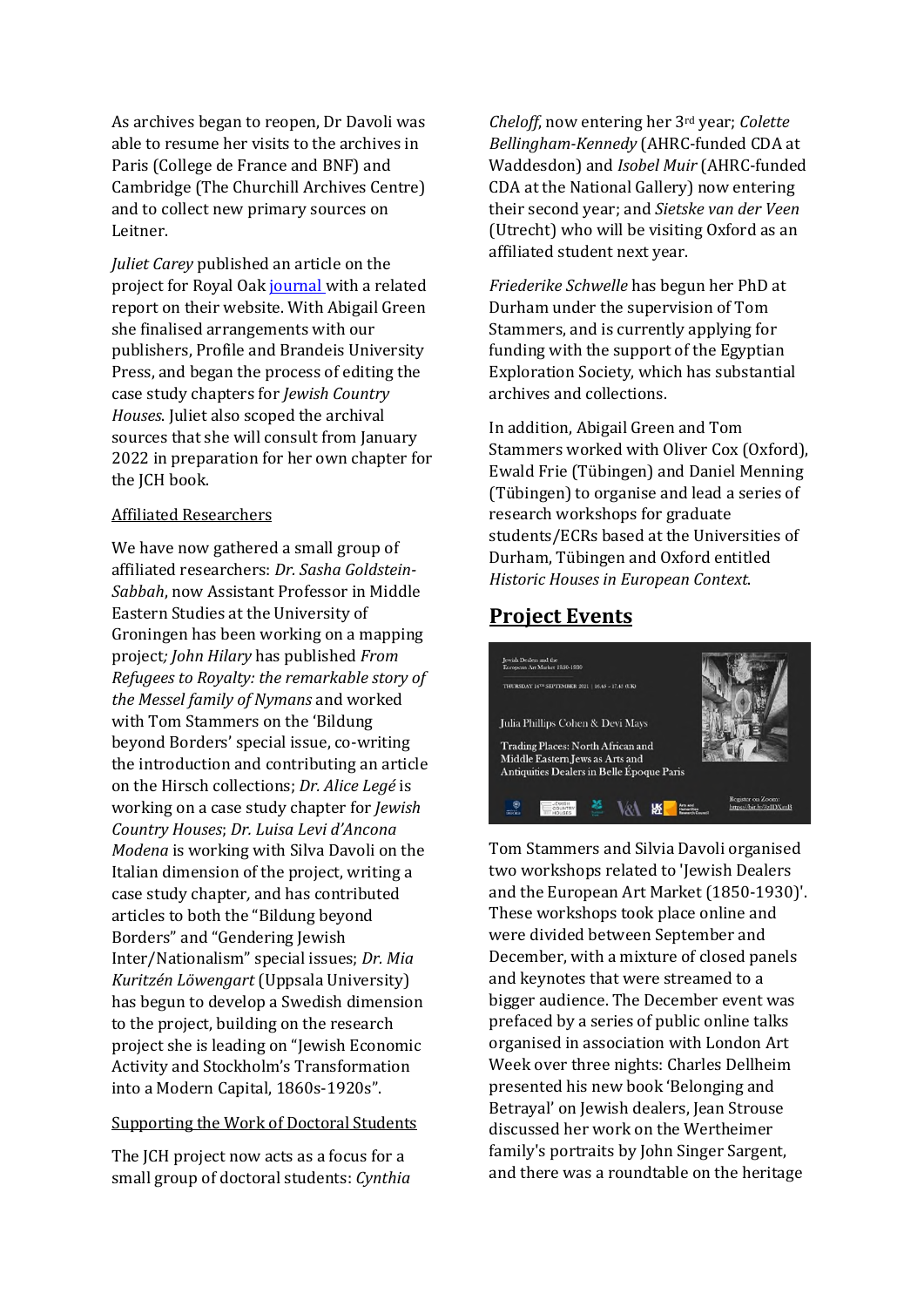of Jewish dealers in London. Each event attracted between 250-350 attendees and video recordings will be available to all via London Art Week's YouTube channel.

## Seminar Activity

The *Jewish Country Houses Remote Seminar*  continued in a more limited form, with occasional meetings intended to promote discussion among a more specialist audience. In December 2021, we hosted an online talk by Professor Cyril Grange, CNRS-Sorbonne Université: ' Jewish Country Houses in France (1890-1939): mapping and typology'. Professor Grange has been a long-standing and invaluable supporter of the project, for which we would like to extend our thanks.

## **Publications**

**Jewish Country Houses,** eds. Juliet Carey and Abigail Green, Profile Books/National Trust (UK), and Brandeis University Press (US)

Generous support from the Martin J. Gross Family Foundation has enabled us to secure publishers in both the UK and the US. Individual authors have begun to submit case study chapters, and editorial work is now well under way. Hélène Binet was able to complete the photography of several UK houses in 2021 (Hughenden, Nymans, Strawberry Hill), and Villa Montesca in Italy. In November, Abigail Green and Juliet Carey accompanied her to Berlin, where she photographed Schloss Freienwalde, the Rathenau tomb, and the Liebermann-Villa. We would like to thank Dr. Reinhard Schmook for his warm hospitality at Schloss Freienwalde, and to congratulate Hélène on her Royal Academy exhibition *Light Lines*, which opened in October 2021. Her involvement in the project is hugely exciting.

**'Bildung Beyond Borders: German-Jewish Collectors Outside Germany, 1870-1940',** Journal of the History of

Collections 2022, 34:3, eds. Tom Stammers and John Hilary.

Tom Stammers: '**Alfred Mond, Lord Melchett (1868-1938): Renewing a collecting legacy'** in 'Bildung Beyond Borders: German-Jewish Collectors Outside Germany, 1870-1940', Journal of the History of Collections 2022, 34:3.

Silvia Davoli: **''I shall now go on selling as I can to these people': Joseph Duveen and the making of the Stern-Michelham collection'** in 'Bildung Beyond Borders: German-Jewish Collectors Outside Germany, 1870-1940', Journal of the History of Collections 2022, 34:3.

Abigail Green and Peter Bergamin, "**[Vera](https://www.tandfonline.com/doi/full/10.1080/14725886.2021.2008795)  [Salomons and the Kotel: Reading](https://www.tandfonline.com/doi/full/10.1080/14725886.2021.2008795)  [International Jewish History through a](https://www.tandfonline.com/doi/full/10.1080/14725886.2021.2008795)  [Jewish Country House"](https://www.tandfonline.com/doi/full/10.1080/14725886.2021.2008795),** *Journal of Modern Jewish Studies,* 2022.

# **Hélène Binet Photography Project**

With Abigail Green and Juliet Carey, Hélène Binet made progress on her photography campaigns, with visits to Hughenden, Nymans and Strawberry Hill in the UK, to Villa Montesca in Italy, and to Berlin, where she photographed Villa Liebermann, Schloss Freienwalde, and the Rathenau Mausoleum.

Exhibitions of Hélène's photography are being planned for Strawberry Hill House (Autumn 2024), Villa Liebermann (Spring 2025) and Waddesdon Manor (2025)

# **National Trust Partnership**

We are now in the process of renewing our partnership work with the National Trust, in ways that reflect the severe and on-going challenges posed by COVID-19 in the heritage sector. This period has allowed us to identify several additional National Trust properties relevant to our work: Ascott, Clandon Park, Croft Castle, Ightham Mote, Box Hill, Highdown Hill and Wicken Fen.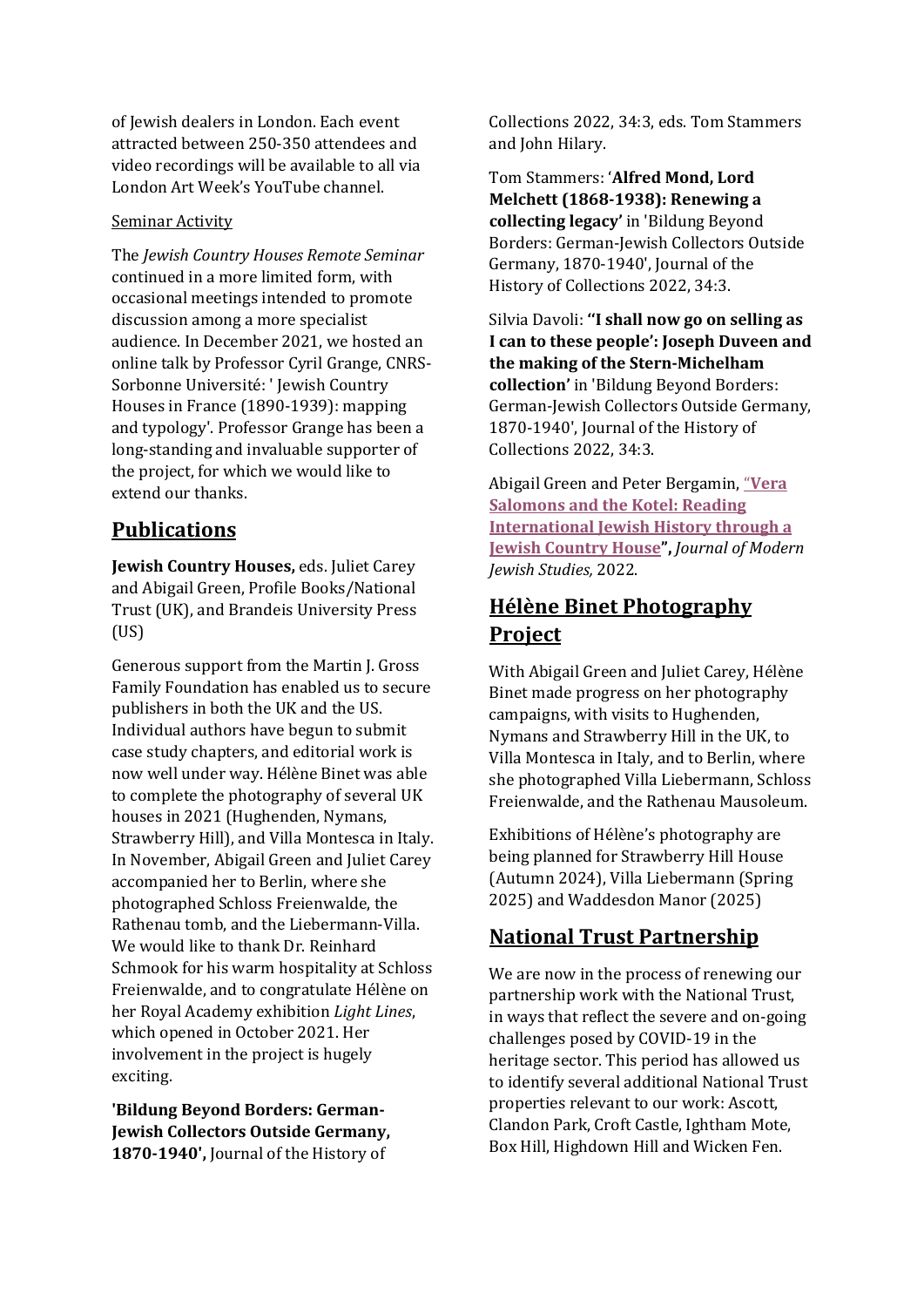

In October we held an NT away day at Oxford (above), which allowed us to reconnect with property curators and staff. This was a great success, and we are particularly grateful to Rebecca Abrams for taking our NT friends and colleagues on a guided tour of some of the Ashmolean's Jewish treasures. A Trusted Source article on "Jewish Stories at our Places" produced by Abigail Green speaks to the broader range of experiences and stories now captured by the project, including Highdown's Jewish cockneys, Hannah Gubbay's Sephardic heritage, and Waddesdon's Cedar Boys and Girls. Going forward, we hope in particular to develop the Holocaust dimension of this work.

## **Strawberry Hill House Partnership**

In March 2021 the online exhibition 'The Unexpected Past of Strawberry Hill' [https://www.strawberryhillhouse.org.uk/t](https://www.strawberryhillhouse.org.uk/the-unexpected-jewish-past-of-strawberry-hill-house/) [he-unexpected-jewish-past-of-strawberry](https://www.strawberryhillhouse.org.uk/the-unexpected-jewish-past-of-strawberry-hill-house/)[hill-house/](https://www.strawberryhillhouse.org.uk/the-unexpected-jewish-past-of-strawberry-hill-house/) was inaugurated, followed, in September, by a public lecture on Lady Waldegrave to celebrate the European Days of Jewish Culture. This lecture was delivered by Nino Strachey, a descendant of Lady Waldegrave who is currently writing a book on her ancestor. In conjunction with the lecture we also had a small in-focus exhibition set up in the Holbein Chamber displaying Lady Waldegrave's father, John Braham's, coat of arms and some of his 19th century portraits. In June 2021, Hélène Binet photographed the house for *Jewish Country Houses.*

## **Waddesdon Manor Partnership**

The closure of the house for part of the season limited what could be done in terms of physical engagement and events, and uncertainty caused by the pandemic made planning difficult. However, Waddesdon was able to benefit from the programme of on-line seminars and workshop, including the Jewish Dealers and the European Art Market conference. Pippa Shirley collaborated with the Jewish Museum, London, on an on-line tour of the Manor, with a focus on its Jewish history, for the Museum's Friends. With the Holocaust Education Trust, our archivists and education department worked to deliver training sessions for teachers. Waddesdon continued to represent the project at the AEPJ, including attendance at on-line events at the AGM.

The 'Digital Ferdinand' project continues: Colette Warbrick oversaw the digitization of Ferdinand de Rothschild's writings and discussion is now taking place about how to move forward with the editorial process following delays arising from the pandemic and staff changes. Colette Bellingham-Kennedy has made significant progress on her Ph.D. (under the supervision of Abigail Green, Geoff Batchen and Juliet Carey). Her work is opening up new understanding of the photographic collections and is already suggesting future possibilities for interpretation and exhibition. We are delighted that this project has now been awarded AHRC funding.

Hélène Binet's photography of Waddesdon will restart in the Spring. We have plans for the display of her work and are also in discussion with Pablo Bronstein about a site-specific drawings commission for 2025.

## **AEPJ Partnership**

Phase 1 of the "Palaces, Villas and Country Houses" online heritage route is complete, and we are now working on expanding the route to include a more complete range of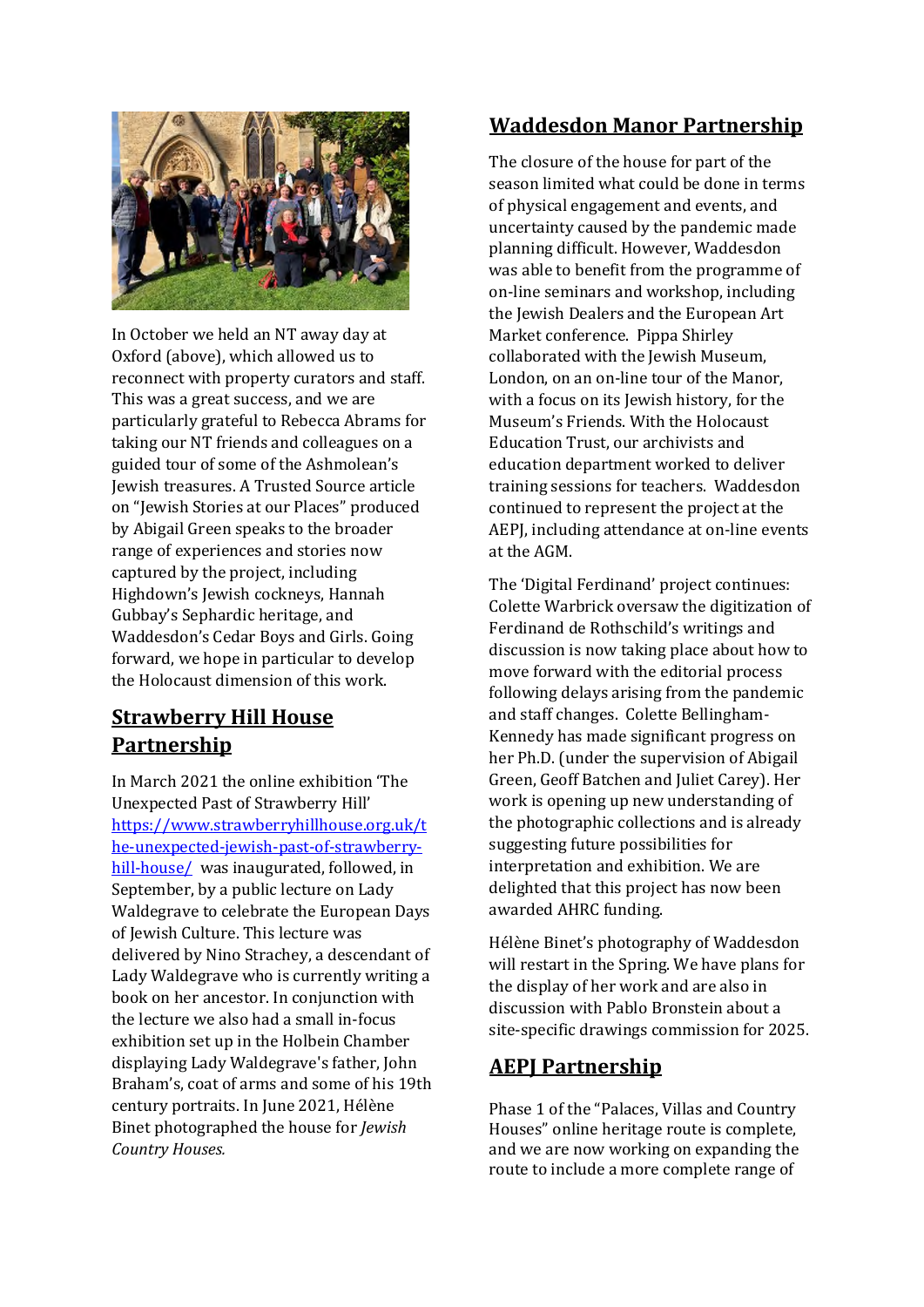properties. In September 2021, the route was the focus of a long feature article in The Times of Israel. [https://www.timesofisrael.com/medieval-](https://www.timesofisrael.com/medieval-manors-to-german-villas-jewish-homes-tell-stories-of-royalty-tragedy/)

[manors-to-german-villas-jewish-homes](https://www.timesofisrael.com/medieval-manors-to-german-villas-jewish-homes-tell-stories-of-royalty-tragedy/)[tell-stories-of-royalty-tragedy/](https://www.timesofisrael.com/medieval-manors-to-german-villas-jewish-homes-tell-stories-of-royalty-tragedy/) 

## **UK Partners and Collaborations**

## *Holocaust Educational Trust*

Working with J-Trails, NT properties and the Holocaust Educational Trust, this project set out to reclaim the Holocaust stories associated with the "Jewish country house", and to empower teachers to engage with these local stories in their classrooms, as Britain's relationship to the Holocaust is often overlooked in the school curriculum, as is the impact of the Holocaust on British Jews. This was achieved through a series of dedicated study units (delivered via zoom), and through site visits at Nymans and Waddesdon Manor (below). The project aimed to remind teachers that antisemitism is as much a part of British history as that of any other country, and to demonstrate the relevance of Holocaust history in locally specific, British contexts.



38 teachers and educators signed up to participate, and our evaluation of the pilot, fully detailed in our report to the funder, helped us consider possible reshaping of the format and future funding opportunities and collaborations.

We have, in particular, developed a close partnership with Dr Jenny Carson, education officer and head of teacher training at the Holocaust Educational Trust. She will be co-supervising the CDA student based at Cardiff under Jaclyn Granick's lead

supervision, providing the student with skills and networks from the heritage and education world, and the opportunity to feed new research directly into education resources in the UK.

## *National Gallery*

The collaborative doctoral partnership with the National Gallery continues to go very well, and doctoral student Isobel Muir has uncovered some very interesting new material.

## *Historic England*

Our partnership with Historic England prompte[d an article in the Jewish Chronicle](https://www.thejc.com/comment/opinion/you-have-a-key-role-in-preserving-our-heritage-1.520202) in September 2021, timed to coincide with the UK Jewish Heritage Days, and a feature on Radio 4's *Sunday* programme*.*

### *Victoria & Albert Museum*

The Gilbert Collection at the Victoria & Albert continues to work with us closely, after sponsoring the two workshops on Jewish dealers in September and December. Alice Minter offered members of the project the chance for a private tour of the V&A to explore objects linked to Jewish actors and stories. Tom Stammers also gave a lecture on Jewish collecting to a course organised by the V&A Academy.

### *Smaller Museums and Heritage Initiatives*

Hamish McGillivray has now completed his work on *Highdown Gardens* (Worthing), and in July the JCH team organised a collective visit to the new Visitor Centre. We remain in close contact with the Worth Park History Society, and we continue to work closely with Chris Jones at Salomons Estate, but COVID-19 has made it difficult to build on our contacts with *Bletchley Park* and *Gunnersbury Park*. We hope the situation will ease enough for us to renew these contacts in 2022.

The **[jch.history.ox.ac.uk](https://jch.history.ox.ac.uk/home)** website has emerged as a useful forum for engaging with local heritage initiatives and publicising their work. In 2021, the website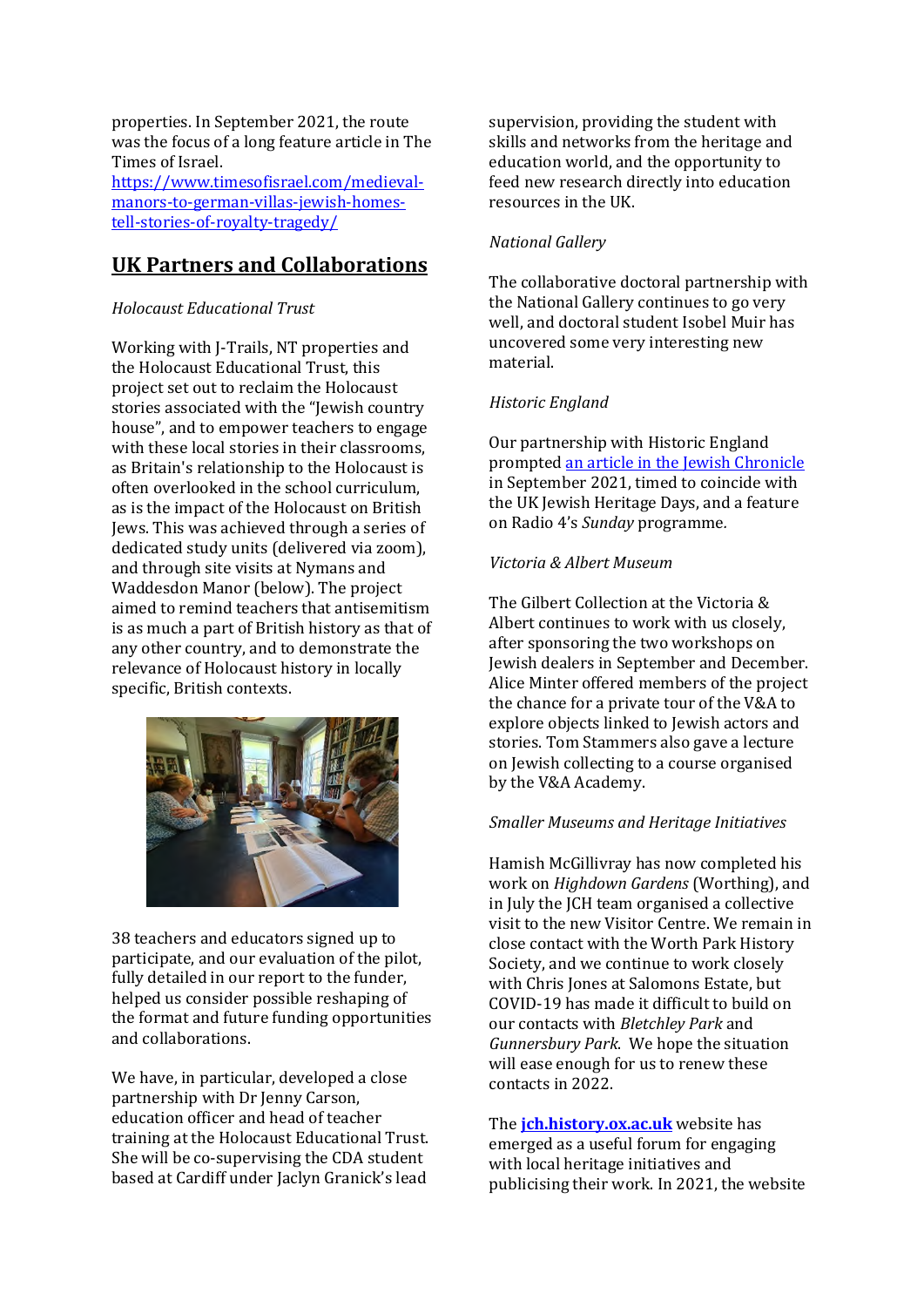featured a collection of Stories, exploring little-known and often intriguing aspects of many Jewish country houses, their owners and families. During the year, the site has 4,000 users who carried out a total of 5,800 sessions. 55% of users were based in the UK, and 17% in the US; users in France, Germany, Israel, and Italy were also represented. The twitter feed (@JCHJewishHouses) now has over 570 followers, and tweets saw a monthly average of 20.7k impressions in the period July – December 2021.

## **European Partnerships**

*"Lost Houses" Digital exhibition curated by Silvia Davoli and Tom Stammers in partnership with Dr. Sasha Goldstein-Sabbah* 

This project has been postponed for a year, and we plan to pick it up in 2022.

### *Château de Seneffe, Belgium*



We are delighted that the Château de Seneffe (above) will now host the conference "Jewish Business Dynasties: Family, Power, Vulnerability" in October 2022, organised by Abigail Green, Jaclyn Granick, Professor Chris McKenna (Oxford) and Professor Rebecca Kobrin (Columbia).

### *Centre des Monuments Nationaux*

We continue to work with the Château de Champs on preparations for "Jewish Collectors and Patterns of Taste" (now scheduled for June 2022), and are delighted that the Château has joined the Palaces, Villas and Country Houses route.

*Liebermann-Villa* 

We are now working with Dr. Lucy Wasensteiner, the director of the Liebermann-Villa on a number a different projects. Lucy is contributing a case study chapter to *Jewish Country Houses,* and the Villa has become a focus for the Hélène Binet photography project. An exhibition drawing on her work on Freienwalde, Nymans and the Rathenau Tomb as well as her photographs of the Villa is now planned for Spring 2025. In addition, we have obtained funding for a CDA based at the Villa exploring issues related to private/public memory and provenance research.

### *Museo Ebraico di Roma*

The Jewish Museum in Rome is funding a researcher, Gaia Fiorentino, to carry out some research on Italian Jewish country houses in the Lazio region and in Rome. The Museum is working with Silvia Davoli on plans for an international conference dedicated to Jewish collecting of classical and non-classical archaeology, to be held in Rome in 2024.

### *Musée Nissim de Camondo*

We continue to work together on preparations for "Jewish Collectors and Patterns of Taste" (now scheduled for June 2022).

## *National Heritage Institute, Czech Republic (Villa Stiassni)*

The National Heritage Institute is a sponsor of the Hélène Binet photography project, which will include photography of the Villa Tugendhat. The National Heritage Institute has supported our application to the Claims Conference and is working to secure further funding to cover catering and accommodation for the "Jewish Country House and the Holocaust in History and Memory" event scheduled for March 2023.